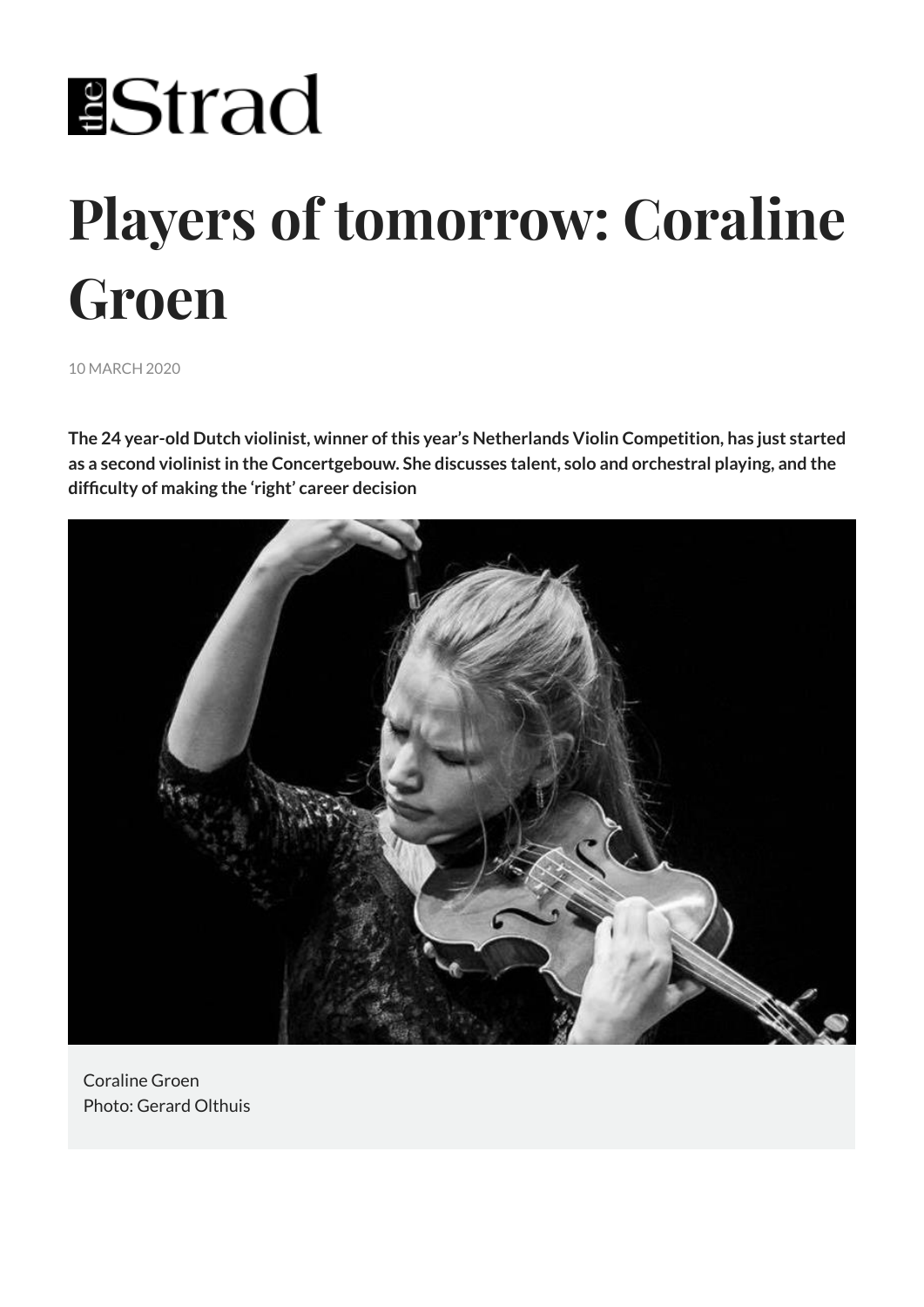## **How did you come to the violin?**

I saw an orchestra on television when I was two and told my parents that I wanted to play the violin. So I started in my local Suzuki class at the age of three. I didn't practise much as a child; I spent about a year trying to learn 'Twinkle Twinkle Little Star'. It was only when I was about 13 that I really began to take practice seriously.

### **How do you prepare for competitions?**

When I was involved in the Concertgebouw Academy last year I had mental coaching alongside orchestra sessions and lessons. And during the sessions we did a lot of visualisation: I would imagine playing in a concert, and focus on telling a story through the music. It really helped; I started to think of my violin more as a translator than as an object. It also allowed me consider carefully what every musical passage meant to me. Then, when it came to performing, I was able to transfer those ideas to the stage.

- **Read: Players of tomorrow: Johan Dalene**
- **Read: Players of tomorrow: Anna Agafia Egholm**
- **Read: Players of tomorrow: Maxim Tzekov**

# **Do you prefer solo or orchestral playing?**

To be honest I'd never considered a solo career, so it was quite a surprise to me to win the Netherlands competition. Now that I have, I'm curious to see what it brings, as long as I can combine it with my orchestral schedule. Of course with solo playing you have more control over the story you're telling, and how it sounds. But it's also rewarding to experiment with colours in a group setting. Also, both orchestral and solo playing require a similar level of concentration. Yes, there's a bit more pressure involved when performing by oneself. But just this morning, when I was in an orchestral rehearsal, the conductor asked the second violins to play a section by themselves, and I could feel myself getting nervous!

# **What is your biggest fear as a musician?**

When I achieve something I worry that this is the best I'll ever get, and that something like this will never happen again. Or if I have to choose between two things - for example two concerts on the same date - I worry that I will make the wrong decision, and that it will have a big impact on my future. But then I also tend to think that everything will be ok in the end, so that helps to balance things out.

#### **What is the best piece of advice you have ever received?**

 To trust in my own ability, and remember that I tend to play better in concerts than I do at home, which gives me self confidence.

- **Read: Players of tomorrow: Shannon Lee**
- **Read: Players of tomorrow: Jevgēnijs Čepoveckis**